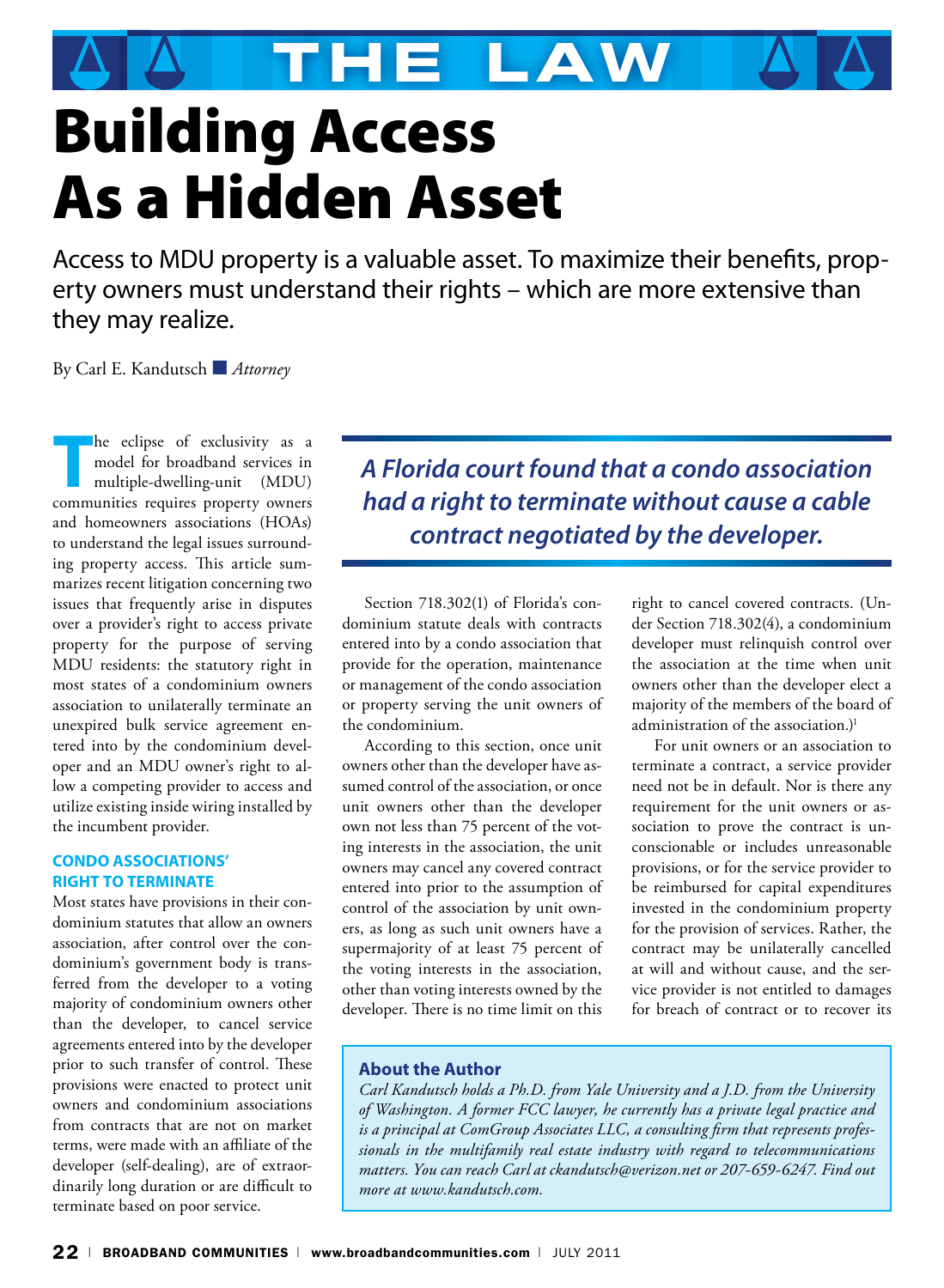

costs. Needless to say, providers incur significant risk when they invest capital based on agreements with a Florida condominium developer (or condominium association prior to the transfer of control), as these are considered contracts for the management of condominium property and are therefore covered by Florida's condominium statute.

That assumption was tested in Comcast of Florida L.P. v. L'Ambiance Beach Condominium Association Inc., 17 So.3d 839 (Fla. 4th DCA, Aug. 26, 2009), decided by the Florida State Court of Appeal, Fourth District.

In 2002, prior to incorporating the owners association, the developer entered into a broadband services agreement with Comcast's predecessor, conveying to that provider an easement to install its cables in the condominium complex and the right to provide cable television services under a bulk billing arrangement. The agreement included a statement that it "may be terminated prior to expiration of its term subject to conditions and regulations required under 718 of the Florida Statutes." Relying on the agreement, Comcast installed wires and lock boxes and provided cable television services to all units.

Following incorporation of the homeowners association and transfer of control to the unit owners, the association voted to terminate the agreement, relying on section 718.302(1). Comcast filed a complaint for declaratory relief, breach of contract, trespass and permanent injunctive relief. Following a trial verdict in the association's favor, Comcast appealed and lost.

Comcast's primary argument was that Section 718.302(1) did not authorize the association to cancel the agreement because a cable television service contract is not an agreement "that provides for operation, maintenance or management of a condominium association or property serving the unit owners of a condominium." In support of this argument, Comcast pointed out that other sections of the statute, 718.115(1)(d), 718.301(4)(n) and 718.3025(4), specifically refer to "service contracts," and section 718.302 refers to "management contracts."

*Courts tend to interpret contract-nullification provisions in condominium statutes liberally in favor of unit owners.*

This argument is appealing because it straightforwardly relies on the plain meaning of the words used in the statute. Section 718.302 seems to be primarily directed at *property management and maintenance* contracts, in response to the historical reality of self-dealing relationships between condominium developers and property management and maintenance companies. The fact that the statute elsewhere refers specifically to "service contracts" clearly demonstrates that the Florida legislature understood the difference between service contracts and management or maintenance contracts in the context of condominium regulation.

The court rejected Comcast's argument. According to the majority, the fact that the agreement required Comcast to operate and maintain its cable system at the complex meant that the cable service agreement was a contract providing "for operation, maintenance or management of … property serving the unit owners." Moreover, another section of the statute, 718.115(1)(d), provides that the cost of cable television service provided via a bulk billing arrangement is considered a common expense, and common expenses include "expenses of the operation, maintenance, repair, replacement or protection of the common elements and association property."

In other words, even if the Comcast service agreement was not, by its terms, a contract for the management, maintenance or operation of condominium property, the fact that it was a bulk agreement meant that by paying the monthly bulk cable service fee, the association was in fact paying for the operation, maintenance or management of common elements – and therefore, the Comcast service agreement was, by implication, a contract for the operation and maintenance of property serving unit owners within the meaning of section 718.301(1). "Because the agreement provided for the cable television service for all unit owners, the cost was part of the monthly maintenance fee, and the service provider was required to service and maintain the cable television, we conclude that the agreement was one for the 'operation, maintenance, or management' of the cable television services."

The court's holding in Comcast of Florida L.P. v. L'Ambiance Beach Condominium Association Inc. means that at least in Florida, bulk cable service agreements fall squarely within the category of developer contracts that may be nullified by majority vote of unit owners under the state's condominium act. Furthermore, the fact that the court rejected Comcast's no-frills, plain-language interpretation of the statute illustrates the tendency of courts, and not only in Florida, to interpret contract-nullification provisions in condominium statutes liberally in favor of unit owners.

Condominium associations ought to familiarize themselves with applicable statutes to understand their legal rights and powers vis-à-vis cable operators that provide substandard services under bulk billing arrangements. These rights and powers may include not only the right to get rid of an underperforming provider but also the power to use nullification rights to force a renegotiation of an unexpired bulk agreement on terms more favorable to associations and unit owners.

#### **MDU Owners' Right to Access Existing Inside Wiring**

Sycamore Management Group LLC, et al. v. Coosa Cable Company Inc., No. 1080667, 2010 Ala. Lexis 8 (Ala. Jan. 22, 2010) demonstrates how MDU owners may leverage assets that they may not realize they possess to extract new value from competitive cable and telecommunications providers.